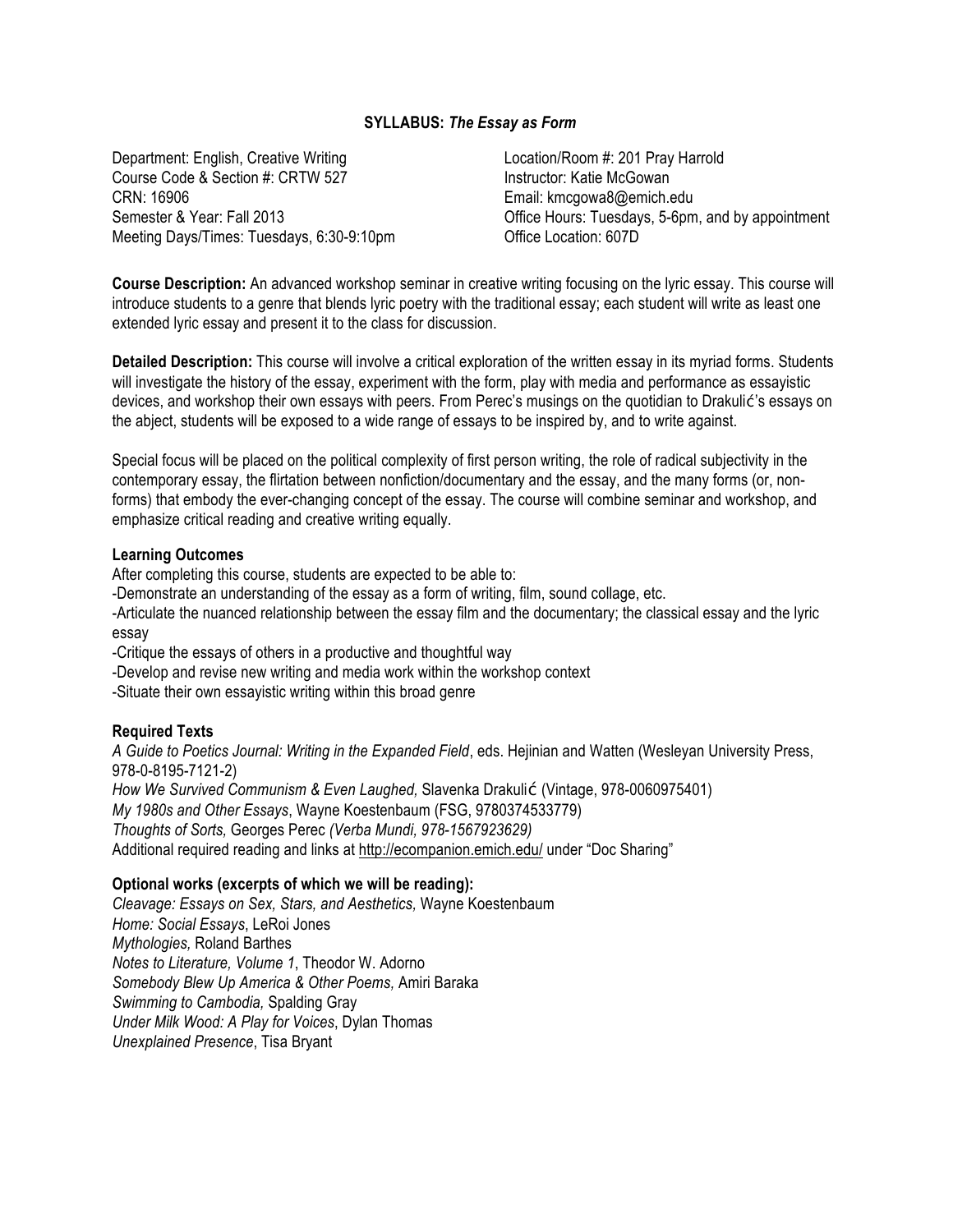### **Supplemental Film Recommendations:**

*The Gleaners and I* (France, dir. Agnes Varda, 2000, 82') \*All Varda! *High School* (USA, dir. Frederick Wiseman, 1968, 75') *La Jetée* (France, dir. Chris Marker, 1962, 28') *Little Dieter Needs to Fly* (USA, dir. Werner Herzog, 1997, 80') *Man with a Movie Camera* (Soviet Union, dir. Dziga Vertov, 1929, 68') *Standard Operating Procedure* (USA, dir. Errol Morris, 2008, 116')

### **ASSESEMENT**

#### **Requirements:**

| Précis                     | 10% (due 10/5)              |
|----------------------------|-----------------------------|
| Critical reading journals  | 10% (reviewed occasionally) |
| Midterm Project            | 20% (due 10/29)             |
| <b>Class Participation</b> | 20%                         |
| Presentation               | 10% (throughout semester)   |
| <b>Final Project</b>       | 30% (due 12/10)             |

**Précis:** Discuss one or more texts read to date, 2-4 pages.

**Critical Reading Journals & Class Participation:** You are responsible for reading and responding to assigned materials in advance of each class in your reading journal. These entries need not be a specific length, but should demonstrate thoughtful engagement with each of the texts. Please include questions and bullet points for discussion. A large part of the "participation" component is being willing to communicate your thoughts and reflections on the work we're studying. This is very important to creating a dynamic culture in our classroom.

When critiquing classmates' work, responses must be typed, with hard copies for the student and me on the day of the crit. Lack of preparation will compromise your standing in the class.

**Midterm project:** 10-15 pages of essayistic writing. This may be one long-form essay, several short essays, etc. (+ one page reflection on the work).

**Presentation:** Each student is requited to facilitate the discussion of one text—literary or critical—during the semester. You will choose from the slots outlined on the syllabus. The form of the presentation is flexible, but must engage the text(s) formally and conceptually.

**Final project:** 15-20 page essay(s) or another creative project employing the forms covered this term (+ artist statement and critical analysis of the project).

#### **Grading:**

| 94-100: A   | 74-76: C     |
|-------------|--------------|
| 90-93: A-   | $70-73:$ C-  |
| $87-89: B+$ | $67-69: D+$  |
| $84-86: B$  | $64-66: D$   |
| $80-83: B-$ | $60-63: D -$ |
| 77-79: C+   | $< 59.$ F    |

The basis for grading critical and scholarly writing includes evaluation of student's engagement with and ability to interpret and make use of assigned readings, basic writing ability, analytic competence, style, and quality of research (when applicable). The criteria for grading written creative work includes creativity, creative exploration, responsiveness to assignments, basic writing ability, and analytic competence when relevant.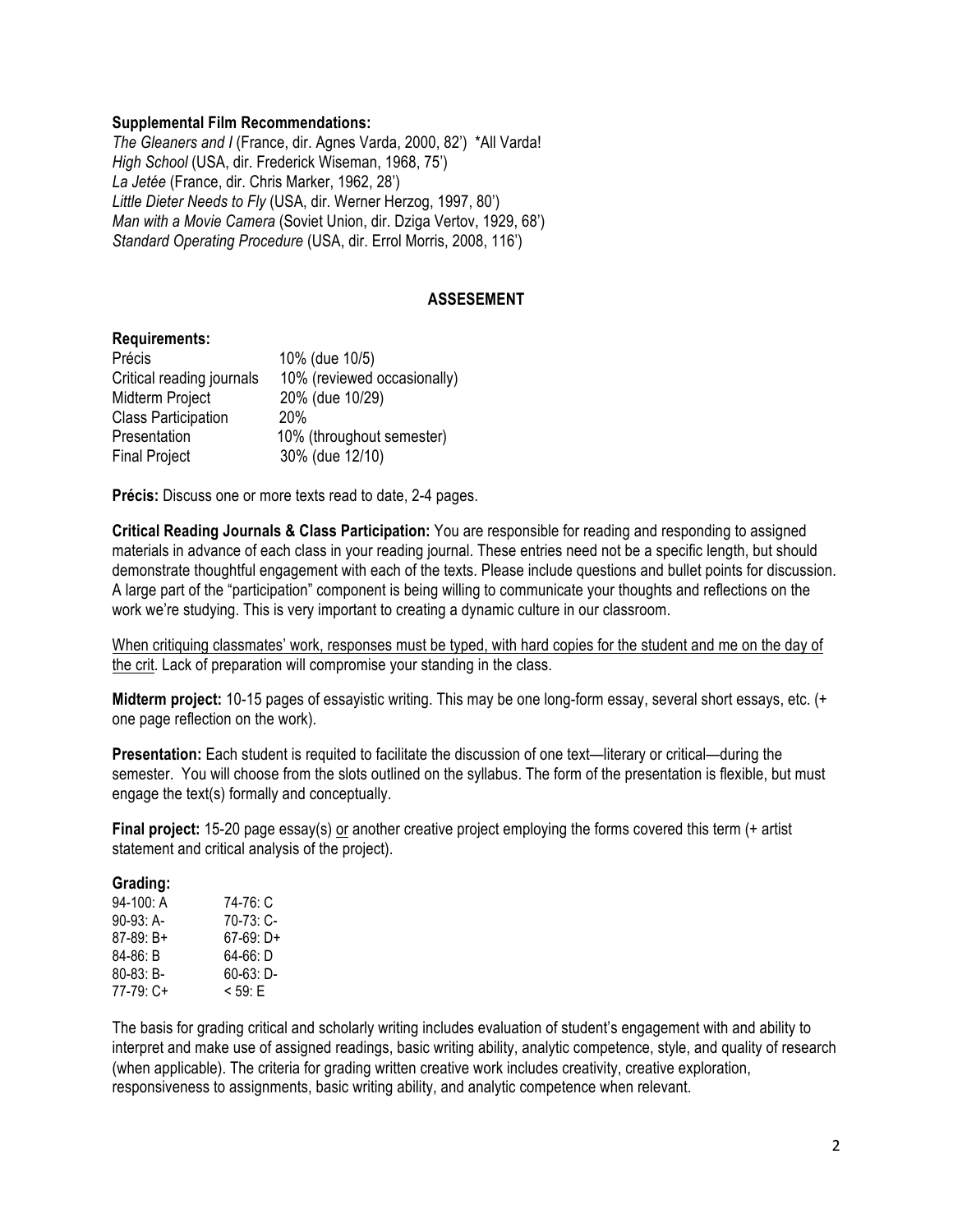# **COURSE POLICIES**

First and foremost, I want all of you to know that I am available for you. Good communication between a student and instructor often makes the difference between a successful and unsuccessful class experience. I expect you to take on the responsibility of contacting me with any questions or concerns about this class. You can reach me via e-mail at any time (I check it often!), during office hours, and also by appointment. I aim to reply to all emails within 24 hours.

This course requires a lot of reading, writing, and dialogue. I am here to help.

**Written Assignments:** All work must be submitted in hard-copy format at the beginning of class. With the exception of creative work with unusual spacing/layout, all prose should adhere to MLA format.

**Decorum:** Cell phones, iPods, and other mobile devices must be silenced and put away. Absolutely no texting when class is in session. I am committed to fostering a rigorous and respectful learning environment. Critiques will remain civil and constructive. Disrespect to colleagues, staff, instructors, etc. will not be tolerated.

**Late Work:** The graduate seminar relies on timely preparation and submission of work. You are responsible for submitting assignments on time. The deadlines for the term are established herein, so late work is not acceptable. This policy is firm for the sake of fairness.

**Materials and Supplies:** Please come prepared with writing utensils, a notebook dedicated to this class, and a folder for handouts. You must bring all required readings to class on the appropriate day and be prepared to discuss them.

**Attendance Policy:** Attendance is absolutely crucial for the success of the class. Given that the class will be structured as a seminar / workshop, we will all need to make a commitment to one another to be present, responsive, and attentive. Regular participation will be required, as we will all be relying on one another's engagement in good faith and trust. As a gesture of good faith and respect, absences must be reported in advance. Attendance is a program policy, and more than two absences will seriously affect your grade. If you must miss one class session, or if you must arrive late or leave early, you are required to inform me in advance of the class of which you will miss all or part. Students who arrive to class are asked to enter quickly and quietly. Please be respectful of your classmates. If you miss a class, it is your responsibility to get lecture notes from a classmate and screen any missed films or video clips for yourself. Any handouts distributed in class will be posted online.

**BATHHOUSE EVENTS:** BathHouse Events were set up with you in mind, please see dates and times on the schedule and make any necessary accommodations to attend (work, child care, etc.) As graduate students, you are expected to be an engaged audience. See artist info below.

**BathHouse Reading: Tuesday November 5,** 4-6 PM, EMU Campus Center, Student Center Auditorium.

**BathHouse Talks/Presentations: Wednesday November 6**, 3-5 PM, EMU Campus Center, Student Center Auditorium

*Unexplained Presence***, Tisa Bryant.** Fiction. Essays. African-American Studies. By remixing stories from novels and films to zoom in on the black presences within them, Tisa Bryant's UNEXPLAINED PRESENCE ruminates on the sublime power of history to shape culture in the subconscious of both the artist and the reader/viewer. Moving from interrogations of Francois Ozon's "8 Femmes" and Virginia Woolf's "Orlando" to the machinations of the "Regency House Party" reality TV show, UNEXPLAINED PRESENCE weaves threads of myth, fact and fiction into previously unexplored narratives lurking in our collective imagination. "This is truly a bold book, one that combines scenes of rich technicolor with the light of truth, at once invoking and dissolving cultural myths and faux histories" -Brenda Coultas.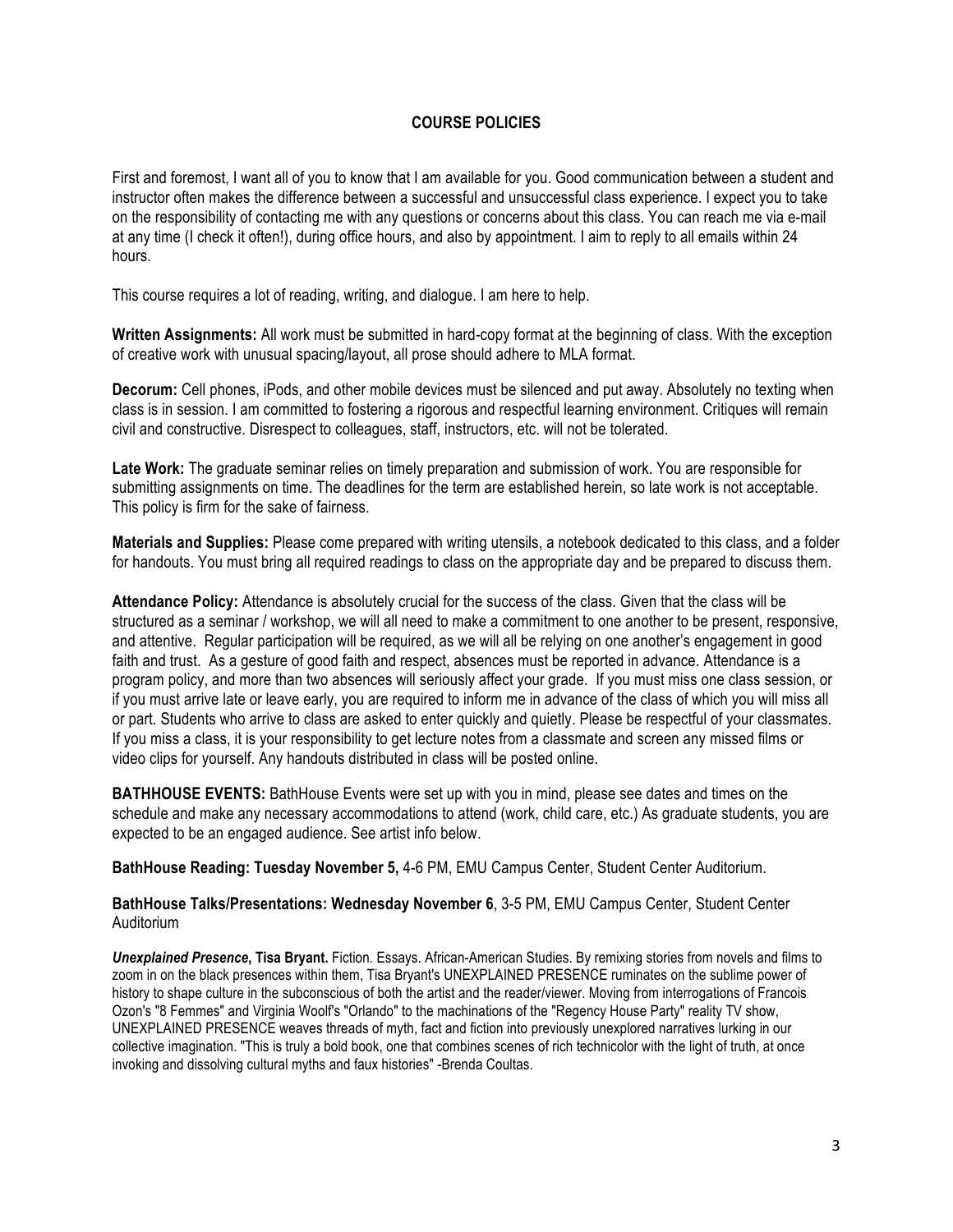*The Black Automaton***, Douglas Kearney:** Poetry. African American Studies. Winner of the National Poetry Series, selected by Catherine Wagner. From ambivalent animals thriving after Katrina to party chants echoing in a burning city, THE BLACK AUTOMATON troubles rubble, cobbling a kind of life. In this collection bodies at risk seek renewal through violence and fertility, history and myth, flesh and radios. "First, you have to see Douglas Kearney's visual poems, which cheekily diagram cultural memes as if they were parts of speech (as they are). THE BLACK AUTOMATON has its share of sharp, tender lyrics, too...these exploit the political possibilities of puns and the way meanings hinge on inexact resemblance. Kearney's poems tweak and skewer pop culture and literary sources from Paul Laurence Dunbar to T. S. Eliot to traditional ballads and blues...Kearney's work turns poetic and cultural conventions disquietingly inside out."—Catherine Wagner http://douglaskearney.com/news-freedownloads/

# **COURSE SCHEDULE**

\*This is a provisional schedule. The weekly itinerary is subject to change. Regular updates will be posted online.

# **Week 1 | Sept. 10**

Introduction to the course Screening: *Sans Soleil (*dir. Chris Marker, France)-103 minutes. Critical responses to the film— reading journal entry #1

# **Week 2 | Sept. 17 | What Makes an Essay?**

"The Essay as Form"-Theodor W. Adorno (PDF) "Of Vain Subtleties" and "Of Smells"-Michel de Montaigne (PDF) "Goodbye to All That" and "On Keeping a Notebook"-Joan Didion (PDF) Contribute to critical reading journal (each week)

# **Week 3 | Sept. 24 | The Lyric Essay**

*Thoughts of Sorts,* Georges Perec *"The Writer on Holiday," "The Face of Garbo," "Wine and Milk," "Steak and Chips"-* Roland Barthes Two students present selections from text

*Recommended event: Matvei Yankelevich reads at the Museum of Contemporary Art Detroit (MOCAD). Thursday, September 26, 7pm. Admission: Free.* 

# **Week 4 | Oct. 1 | Performing the Essay: Spoken Language & Performance**

Davis Oscar Harvey, "Red, Red, Red: An Essay/Film in Eleven Parts" (PDF) LeRoi Jones, "The Revolutionary Theatre" (PDF) Screening: *Red Red Red* (dir. Davis Oscar Harvey, USA, 2011)-24 minutes Skype lecture/conversation with filmmaker Screening and discussion: excerpts from *Swimming to Cambodia (*Spalding Gray)

## **Week 5 | Oct. 8 | Workshop**

Sherman Alexie, "Superman and Me" (PDF) Précis due Workshop midterm project ideas

## **Week 6 | Oct. 15**

**No class meeting**. This session will be made up by attending at least one outside literary event over the course of the semester. Additional office hours available

## **Week 7 | Oct. 22 | History & Memory**

Walter Benjamin, "Theses on the Philosophy of History" (PDF) Slavenka Drakulić*, How We Survived Communism & Even Laughed*  Two students present selections from *text*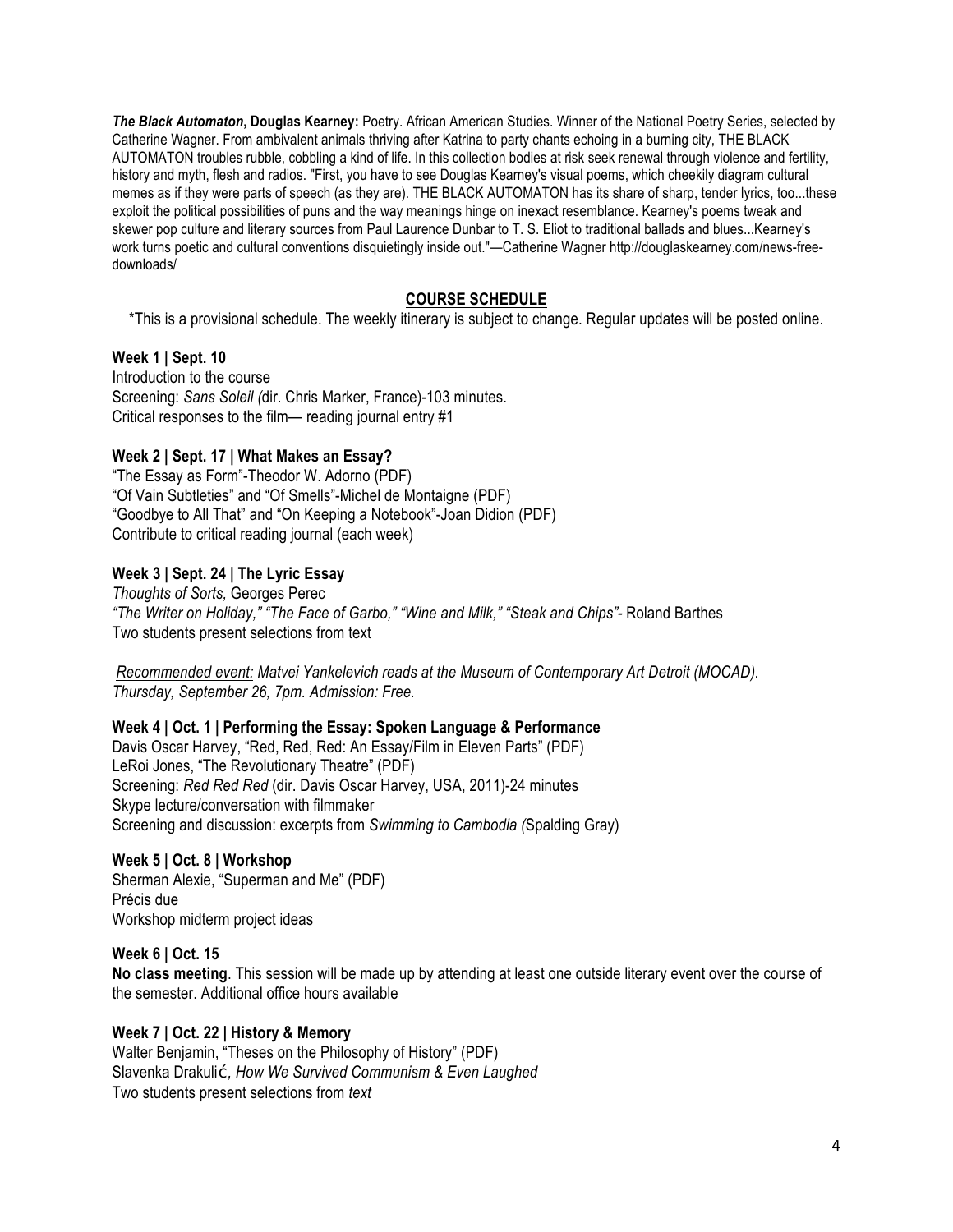Screening: History and Memory: For Akiko and Takashige (dir. Rea Tajiri, USA, 1991)- 32 minutes *Night and Fog* (dir. Alain Resnais, France, 1955)-32 min

### **Week 8 | Oct. 29 | The Radio Essay**

In-class listening: Studs Terkel, "The Idea of North"-Glenn Gould, etc. Two students present on selections from *A Guide to Poetics Journal Selections from Unexplained Presence*, Tisa Bryant. **Midterm projects due**

### **Week 9 | Nov. 5 | Documentary Meets Fiction BathHouse Reading: 4-6 PM, EMU Campus Center. Meet at reading**.

Class to follow reading. *My 1980s and Other Essays*, Wayne Koestenbaum Alexandra Juhasz and Jesse Lerner, "Introduction: Phony Definitions and Troubling Taxonomies of the Fake Documentary" (PDF) Two students present selections from text

## *-BathHouse Talks/Presentations: Wednesday November 6, 3-5 PM, EMU Campus Center*

**Week 10 | Nov. 12** Workshop draft essays One presentation on a selection from *A Guide to Poetics Journal*

**Week 11 | Nov. 19** Workshop draft essays

# **Week 12 | Nov. 26**

Workshop draft essays One presentation on a selection from *A Guide to Poetics Journal* Screening: *The Black Power Mixtape 1967-1975* (dir. Göran Olsson, USA, 2011)-100 minutes

**Week 13 | Dec. 3** *A Guide to Poetics Journal* Reading TBD *\*Selections to be made collectively*

**Week 14 | Dec. 10 Final essays due**